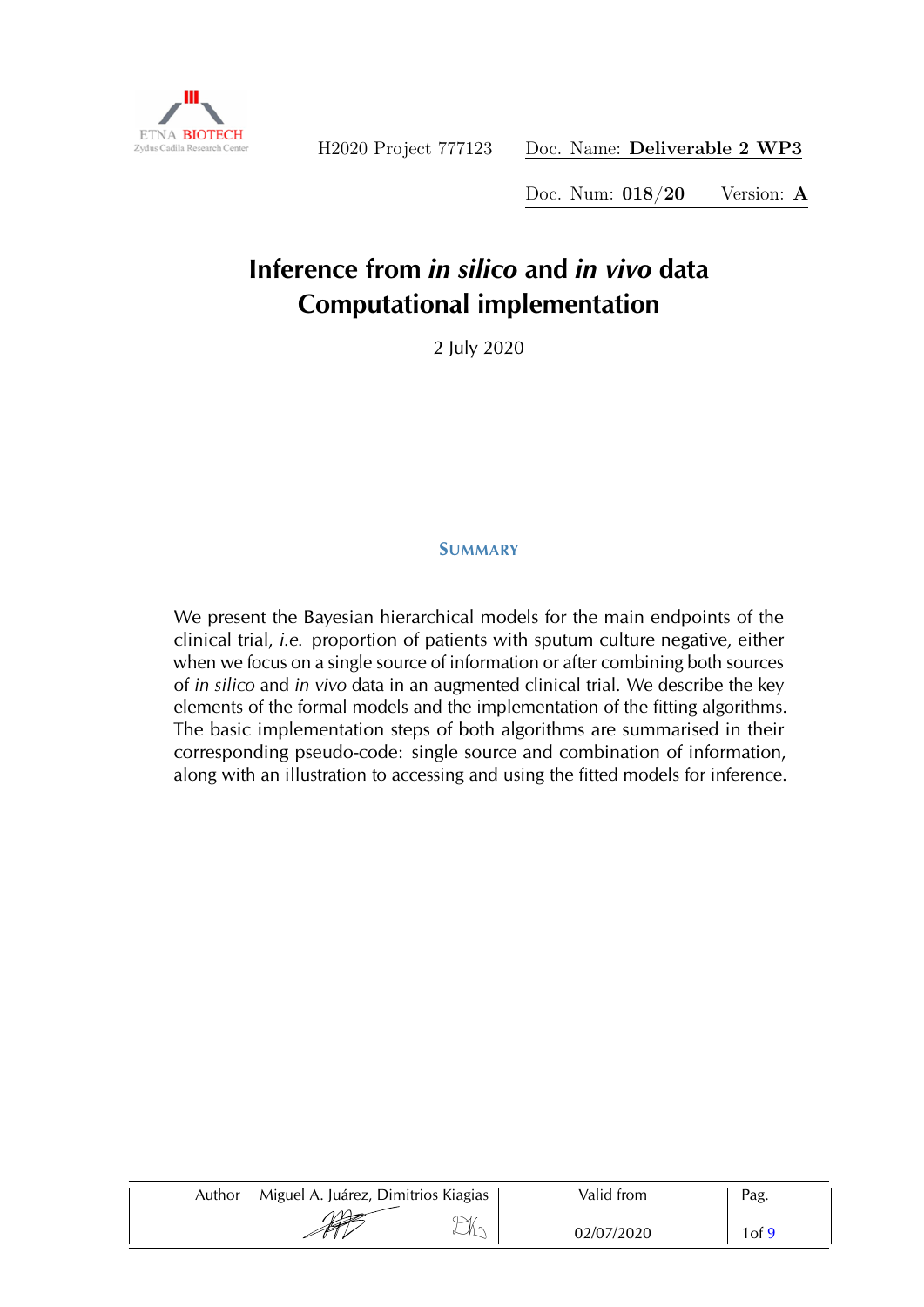

Doc. Num: 018/20 Version: A

;

#### 1 MODELLING ENDPOINTS AND COMBINING INFORMATION

We present the model for analysing the proportion of patients with sputum smear count negative, the primary endpoint defined in the RUTI efficacy protocol for STRITUVAD clinical trials. Our Bayesian hierarchical model enables combining information from *in silico* and *in vivo* experiments.

In order to avoid overcomplicating the sharing of information, we will use the same family of models for both sources of information, adjusting for specific differences in design. Formally, within each experiment we identify patient  $i = 1, \ldots, m$ , through their corresponding *vector of features or characteristics,*  $x_i = \{x_{i1}, \ldots, x_{ip}\}$ *. So we denote the*  $m \times p$  *matrix of* features by  $X = [x_1, \ldots, x_m]$ . For each patient, we let

> $r_i = \begin{cases} 1, & \text{if } i\text{-th patient has sputum culture negative} \end{cases}$ 0; otherwise

and  $P[r_i = 1] = \theta_i$ , the individual probability of a negative sputum smear count. To account for individual characteristics, we assume

$$
\log \frac{\theta_i}{1-\theta_i} = \mu + \beta x'_i,
$$

*i.e.* a generalised linear model (GLM) with logit link function, with  $\mu$  accounting for the overall effect of the intervention, adjusting for individual features through a vector of coefficients,  $\beta = {\beta_1, ..., \beta_p}$ . For each data source, we use the same prior structure,  $\pi(\boldsymbol{\beta}) = N_p(\boldsymbol{\beta} | \boldsymbol{\eta}, \boldsymbol{\Sigma})$ ,  $\pi(\mu) = \text{Ca}(\mu | 0, \tau)$ ,  $\pi(\boldsymbol{\eta})$ ,  $\pi(\boldsymbol{\Sigma})$ . For the last layer in the hierarchy, we use

- **Benchmark** a flat (improper) prior for the coefficients location,  $\pi(\eta) \propto 1$ , assume  $\Sigma = I/\omega$ and  $\pi(\omega) = \text{Ga}(\phi \mid a, b)$ , with  $\omega = 1/\sigma^2$ .
- **Informative**  $\pi(\eta, \Sigma)$  a Normal-Wishart distribution with parameters elicited from literature and expert opinion.

| Author | Miguel A. Juárez, Dimitrios Kiagias | Valid from | Pag.     |
|--------|-------------------------------------|------------|----------|
|        | $\sqrt{2}$<br>$\vee$<br><b>SEPT</b> | 02/07/2020 | $2$ of 9 |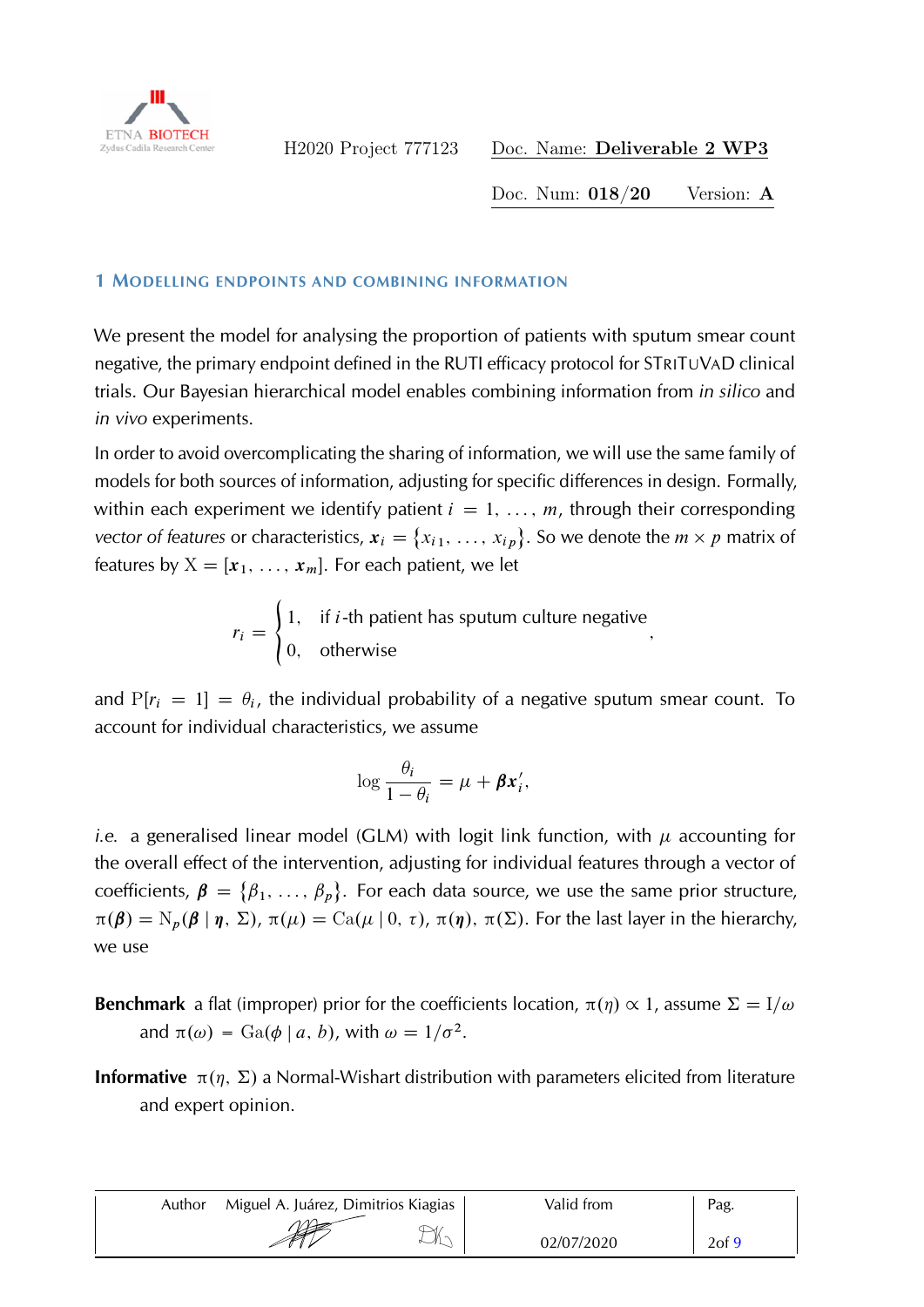

Doc. Num: 018/20 Version: A

### 1.1 Sharing information

The primary objective of this work package is to formally supply information from the *in silico* experiments to the clinical trials. We extract relevant information from the simulations through the posterior distribution of the common characteristics to both experiments. To formalise these ideas, we identify the information from the *in silico* by  $D_s$  and  $D_v$  the data from the clinical trial; similarly we use  $\beta_s$  for the coefficients associated to the simulations and  $\beta_v$  those associated to the *in vivo* data.

## 1.1.1 Common features

We first describe how to formally combine *in silico* and *in vivo* information with a hierarchical Bayesian approach. We denote the joint posterior distribution of the coefficients from the *in silico* experiment  $\pi(\beta | D_s)$ , this distribution describes our state of knowledge about these parameters, based solely on the simulations. We use this as a prior to the *in vivo* data, weighted by a measure of compatibility,  $0 < \alpha < 1$  assumed fixed for the time being [\(O'Hagan,](#page-8-1) [1995,](#page-8-1) [1997\)](#page-8-2),

$$
\pi(\boldsymbol{\beta} | D_s, D_v) \propto L(\boldsymbol{\beta} ; D_v) \pi(\boldsymbol{\beta} | D_s)^{\alpha}.
$$

We follow [Haddad](#page-8-3) *et al.* [\(2017\)](#page-8-3) and express  $\alpha = m/M$ , with M the size of the virtual patient cohort and 0 < m < M the *effective size* of the *in silico* trial. Conceptually, larger values of  $m$  can be interpreted as better agreement of the computer simulations with the physical patients.

To provide a measure of agreement, assume  $\phi$  is the endpoint of the trial—*i.e.* the context of use of the computer model— and let  $\pi(\phi_s | D_s)$  and  $\pi(\phi_c | D_v)$  be the posterior distribution from the virtual cohort and the physical with the conventional prior, respectively. One would expect  $p = P[\phi_c < \phi_s]$  to be close to 0 or 1 if the virtual cohort provided dissimilar information to the physical, thus  $p$  can be treated as a measure of disagreement. We can construct a penalty function,  $m = h(p) \times m_{\text{max}}$ , based on p, in such a way that  $m \to 0$  if  $p \rightarrow 0$ , 1 and  $m \rightarrow m_{\text{max}}$  if  $p \rightarrow 1/2$ , with  $m_{\text{max}}$  is the number of maximum virtual patients

| Author | Miguel A. Juárez, Dimitrios Kiagias | Valid from | Pag.       |
|--------|-------------------------------------|------------|------------|
|        | ↘<br><b>ANY</b>                     | 02/07/2020 | $3$ of $9$ |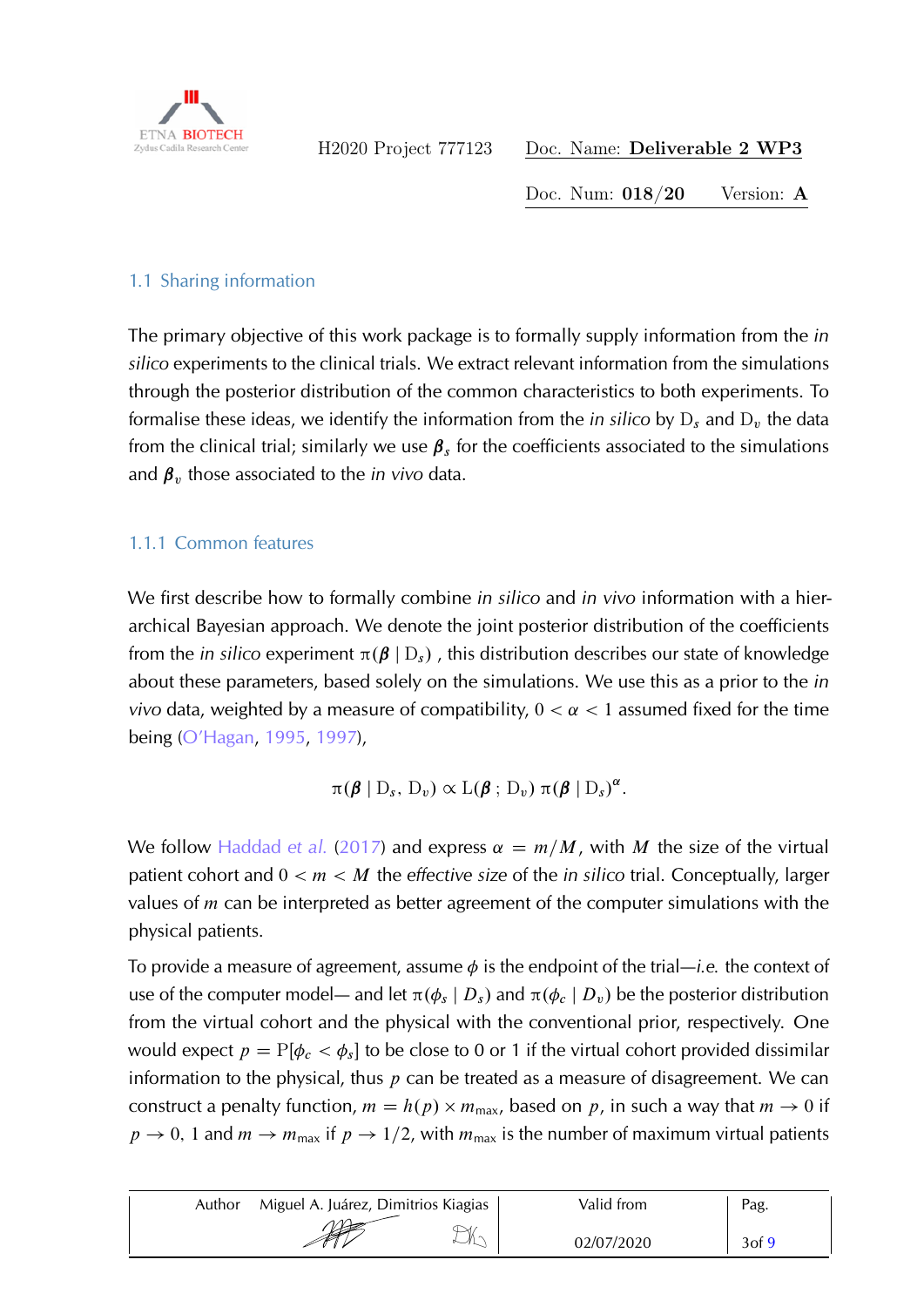

Doc. Num: 018/20 Version: A

allowed. Formally,

$$
h(p) = \begin{cases} 1 - \exp\left[-\left(\frac{p}{\lambda}\right)^k\right] & p < 0.5 \\ 1 - \exp\left[-\left(\frac{1-p}{\lambda}\right)^k\right] & p \ge 0.5 \end{cases}
$$

with  $\lambda$  < 1.

As a natural extension,  $\alpha$  can be considered as unknown and, assuming conditionally independency, given a prior distribution [\(Ibrahim](#page-8-4) *et al.*, [2000;](#page-8-4) [Neuenschwander](#page-8-5) *et al.*,  $2009$ ; *e.g.*  $\pi(\alpha) = \text{Be}(\alpha \mid c, d)$ , with the hyperparameters either elicited or set in a conventional way. In this case, the joint posterior distribution of  $\beta$  and  $\alpha$ ,

$$
\pi(\alpha, \beta | D_s, D_v) \propto \mathcal{L}(\beta; D_v) \pi(\beta | D_s)^{\alpha} \pi(\alpha).
$$

#### 1.2 Combining data sets

In practice there will be a subset of features common to both experiments, susceptible of information sharing as set up above. So we extend the model to take into account the relevant information from the virtual patients. Formally, let  $\beta_s$  be the vector of coefficients associated to the simulated data and  $\beta_v$  to the clinical trials data. Let  $\beta_c = \beta_s \cap \beta_v$  represent the common parameters to both experiments, and  $\beta_{v-c}$  the parameters from the *in vivo* model only, so that  $\beta_v = {\beta_{v-c}, \beta_c}$ . The posterior of  $\beta_v$  can be written as,

$$
\pi(\boldsymbol{\beta}_v \mid D_s, D_v) \propto \mathcal{L}(\boldsymbol{\beta}_v \,;\, D_v) \, \pi(\boldsymbol{\beta}_c \mid D_s)^{\alpha} \, \pi(\boldsymbol{\beta}_{v-c}),
$$

where  $\pi(\beta_c | D_s)$  the joint marginal posterior of the common features coefficients from the *in silico* data and,

$$
\pi(\boldsymbol{\beta}_c | D_s) = \int \pi(\boldsymbol{\beta}_s | D_s) d\boldsymbol{\beta}_{s-c}
$$

with  $\beta_{s-c}$  the parameters from the *in silico* model only.

By doing so, the model draws information from the *in silico* data only through the common features of both sources of information. Regarding the parameters  $\beta_{v-c}$ , present only in *in vivo* data, we set a conjugate prior with large variance as a benchmark and an informative prior, elicited from literature and expert knowledge.

| Author | Miguel A. Juárez, Dimitrios Kiagias | Valid from | Pag.     |
|--------|-------------------------------------|------------|----------|
|        | STE                                 | 02/07/2020 | $4$ of 9 |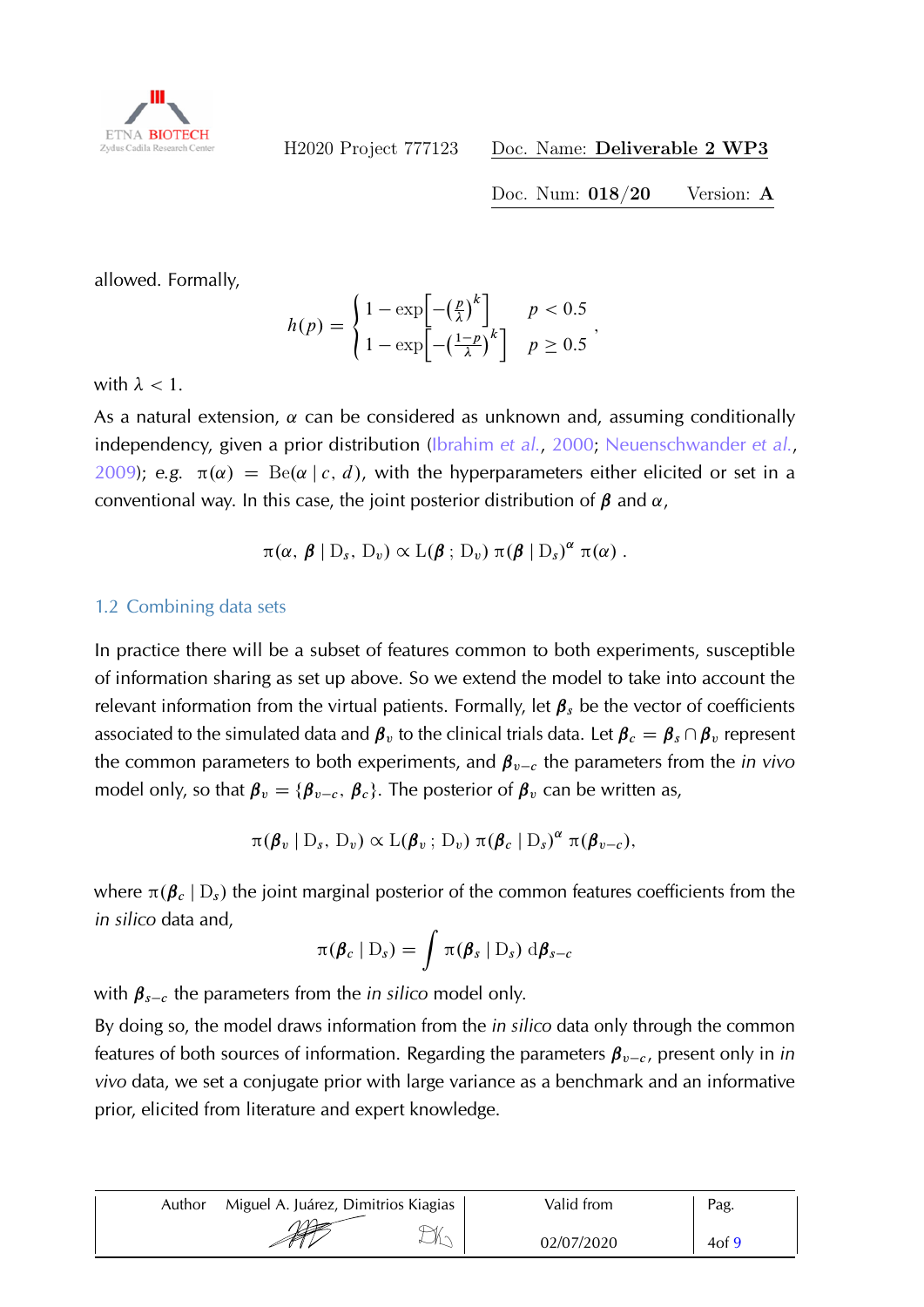

Doc. Num: 018/20 Version: A

#### 2 COMPUTATIONAL IMPLEMENTATION

The posterior distributions from the models for individual data sources and the combined are explored using Hamiltonian Monte Carlo (HMC), implemented in  $R$  ( $R$  Core Team, [2020\)](#page-8-6), through stan [\(Stan Development Team,](#page-8-7) [2020\)](#page-8-7). Here we illustrate our implementation and describe its use.

## 2.1 Individual source of information (*in silico* data)

Without loss of generality, we detail our single source implementation using the *in silico* data. The hierarchical model, as described in the previous section, is a GLM with logit link function. Using UISS-TB, the input vector of features to simulate each digital patient is of size 22, consisting of both chemical species and personalised characteristics. The former evolve in time for a period of 1 year, recorded every 600 seconds and their values are extracted at specific time points (in accordance with the endpoints of the clinical trial). Specifically, these features are Age, BMI, Bacterial load, MTB virulence, Th1 and Th2 (CD4 T cell T1 and T2), IgG titers, CD8, Interleukin  $1/2/10/12/17/23$ , Interferon  $\alpha/\beta/\gamma$ , TNF- $\alpha$ , LXA4, PGE2, Vitamin D and Regulatory T cells.

Regarding the input of the model, for patient  $i, i = 1, \cdots, m$  at the endpoints of interest, we have the vector of features  $x_i = \{x_{i, 1}, \dots, x_{i, 22}\}$ , and hence a matrix of patients' features  $X = [\mathbf{x}_1, \ldots, \mathbf{x}_m]$  of size  $m \times 22$ , associated with the sputum status vector  $\mathbf{r} = \{r_1, \ldots, r_m\}$ for all patients.

The output of fitting the hierarchical GLM using the *in silico* data, consists of the posterior samples of the overall effect,  $\mu$  and the coefficients,  $\beta = {\beta_1, \ldots, \beta_{22}}$ . Inference can be carried out from statistical summaries such as means, standard errors, credible intervals, etc. See Algorithm [2.1](#page-5-0) for instructions for running the code for a single source of information and accessing its output.

This hierarchical Bayesian approach not only enables the sharing of information from both sources, but allows to include relevant expert opinion when suitable. It also provides a principled method for uncertainty propagation, which can be measured from the appropriate posterior distribution(s). Additionally, it allows the derivation of predictions for the progression and status behaviour of patients with similar profiles.

| Author | Miguel A. Juárez, Dimitrios Kiagias | Valid from | Pag.              |
|--------|-------------------------------------|------------|-------------------|
|        | $\rightarrow$<br><b>SEPTE</b>       | 02/07/2020 | 5 <sub>of</sub> 9 |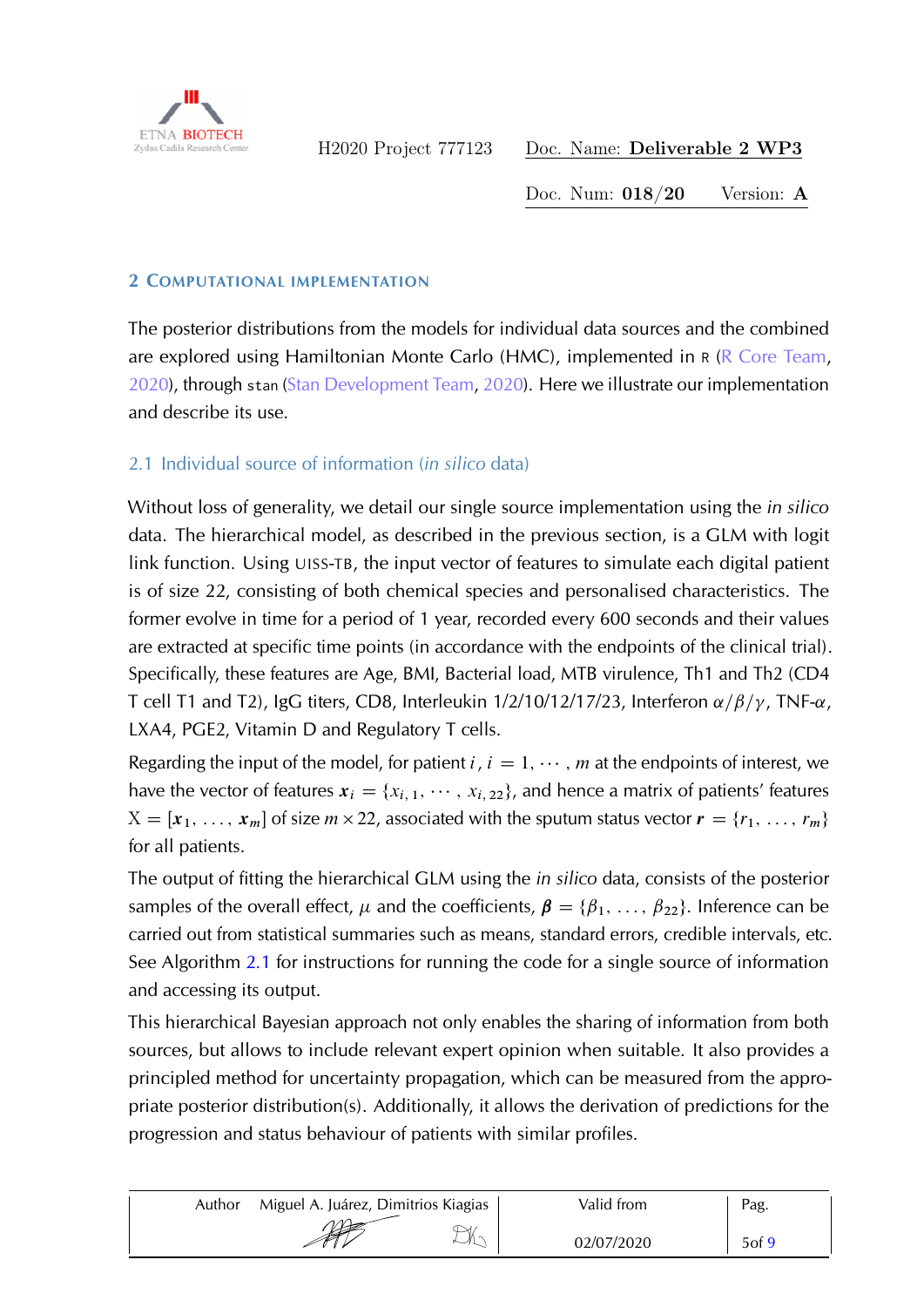

Doc. Num: 018/20 Version: A

## <span id="page-5-0"></span>**Algorithm 2.1** Single source of information

- 1: Define X, the design matrix of size  $[m \times (f + 1)]$ , consisting of a column vector  $(m \times 1)$ of 1's prepended to the matrix  $[m \times f]$  of features/covariates.  $\Rightarrow$  Design matrix
- 2: Define y, a vector of size  $m \times 1$ , representing the sputum culture status (1 if patient has sputum count negative,  $0$  otherwise). Fig.  $\Box$  Dependent variable
- 3: Define prior distributions for  $\mu$  (hyperparameter  $\tau$ ),  $\beta$  ( $\eta$ ,  $I/\omega$ ) and  $\omega$  ( $a_{\omega}$ ,  $b_{\omega}$ ) (Benchmark).  $\triangleright$  Prior

distributions

4: Create a list of *(i) m*: number of patients, *(ii)*  $p = f + 1$ : number of parameters ( $\mu$  plus *f* features), *(iii)* X, *(iv)* y and *(v)*  $\tau$ ,  $\eta$ , I and  $a_{\omega}$ ,  $b_{\omega}$ , e.g.  $\Rightarrow$  Algorithm input

```
> Input <- list(m=nrow(X), p=ncol(X), y=y, X=X,tau = 2, I = diag(ncol(X)),
                     eta = rep(\emptyset, \text{ times} = ncol(X)), a_omega = 2, b_omega = .6)
```
5: Fit individual source HMC algorithm using  $\triangleright$  Fitting algorithm

```
> fit <- stan(file = "IndSourceLogist.stan", data = Input, iter = 1e4,
              warmup=1e3, chains = 3, pars = c("mu", "beta"))
```
where

- (a) file: fitting model code
- (b) data: input list
- (c) iter: number of iterations
- (d) chains: number of chains to run in parallel
- (e) warmup: initial model calibration for every chain
- (f) pars: parameters of interest to save
- 6: Access and use of output by F Output of fitted model

```
## printing output
> print(fit)
## traceplots of posterior samples
> rstan::traceplot(fit, pars = c("mu", "beta"), inc_warmup = TRUE)
## extracting posterior samples
> output <- rstan::extract(fit)
## plotting posterior samples ; here plotting overall effect mu
> plot(density(output$mu), col = "blue", main = "Expected effect")
```

| Author | Miguel A. Juárez, Dimitrios Kiagias | Valid from | Pag.       |
|--------|-------------------------------------|------------|------------|
|        | <b>SEP</b>                          | 02/07/2020 | $6$ of $9$ |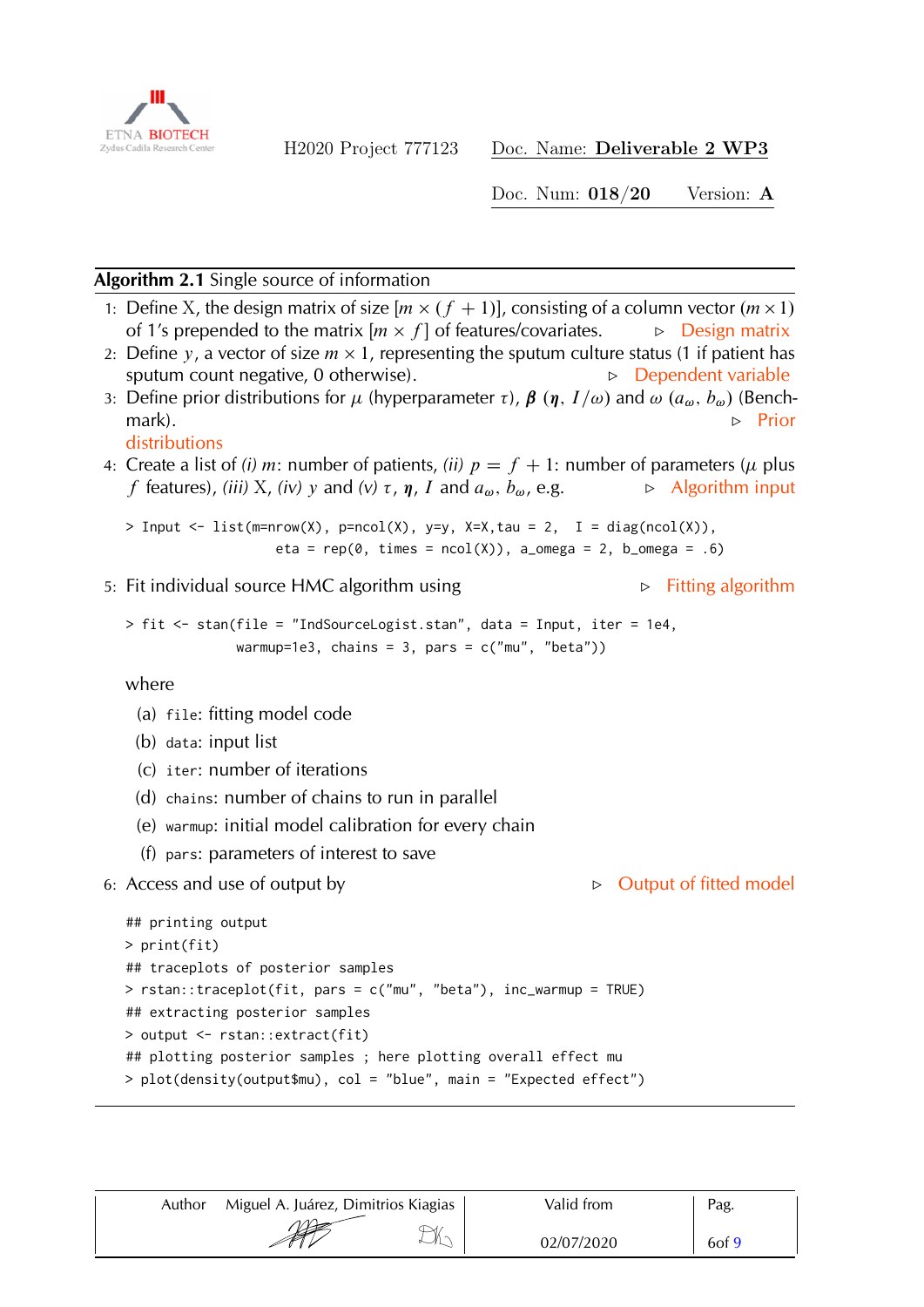

Doc. Num: 018/20 Version: A

## 2.2 Combining both sources from *in silico* and *in vivo* data

We combine the *in silico* and *in vivo* data to perform an augmented clinical trial using the hierarchical model described in the previous section. According to the CL protocol, a number of features measured on physical patients will be the same as the ones on digital patients, however, both the *in silico* and *in vivo* data will consist of independent features. This translates into having different design matrices X , or simply some common and some unique covariates. In more detail, the features recorded in the real clinical trial consist of *(i)* Common with digitals patients: Interleukin 10/12, Interferon  $\gamma$ , TNF- $\alpha$ , Th1 and Th2 (CD4 T cell T1 and T2), Regulatory T cells, CD8 and *(ii)* Only in physical patients: Interleukin 2/4, TGFbeta, CD3, CD4. Added to those are also Age, BMI and Bacterial load.

For digital patients, the input in this case is similarly a matrix of measured features  $X_s =$  $[x_1, \ldots, x_m]$  of size  $m \times 22$ , along with the sputum status vector  $\mathbf{r} = \{r_1, \cdots, r_m\}$  for all patients, associated with the parameters  $\beta_{s}$ , a vector of length 22. The power prior parameter  $\alpha$  can be defined to be any value between 0 and 1, accounting for weighting the information from the *in silico* data. For physical patients and based on CL protocol, we import a matrix  $X_v$  of 16 measurements of both common and independent features from the digital patients, hence, the parameter vectors  $\beta_v$ ,  $\beta_c$  and  $\beta_{v-c}$  are of length 16, 11 and 5 respectively. Algorithm [2.2](#page-7-0) describes how to run the code for fitting the model combining both sources of information how to and access its output.

Similarly as for a single source of information, fitting the complete Bayesian hierarchical model that uses the *in silico* data as a prior for the *in vivo data*, results in obtaining the posterior distributions of the parameters  $\beta_v$ , which we can use to predict progression of patients with different characteristics and evaluate the effect of treatment at the study endpoints of the clinical trial.

| Author | Miguel A. Juárez, Dimitrios Kiagias | Valid from | Pag.              |
|--------|-------------------------------------|------------|-------------------|
|        | <b>APP</b><br>↘                     | 02/07/2020 | 7 <sub>of</sub> 9 |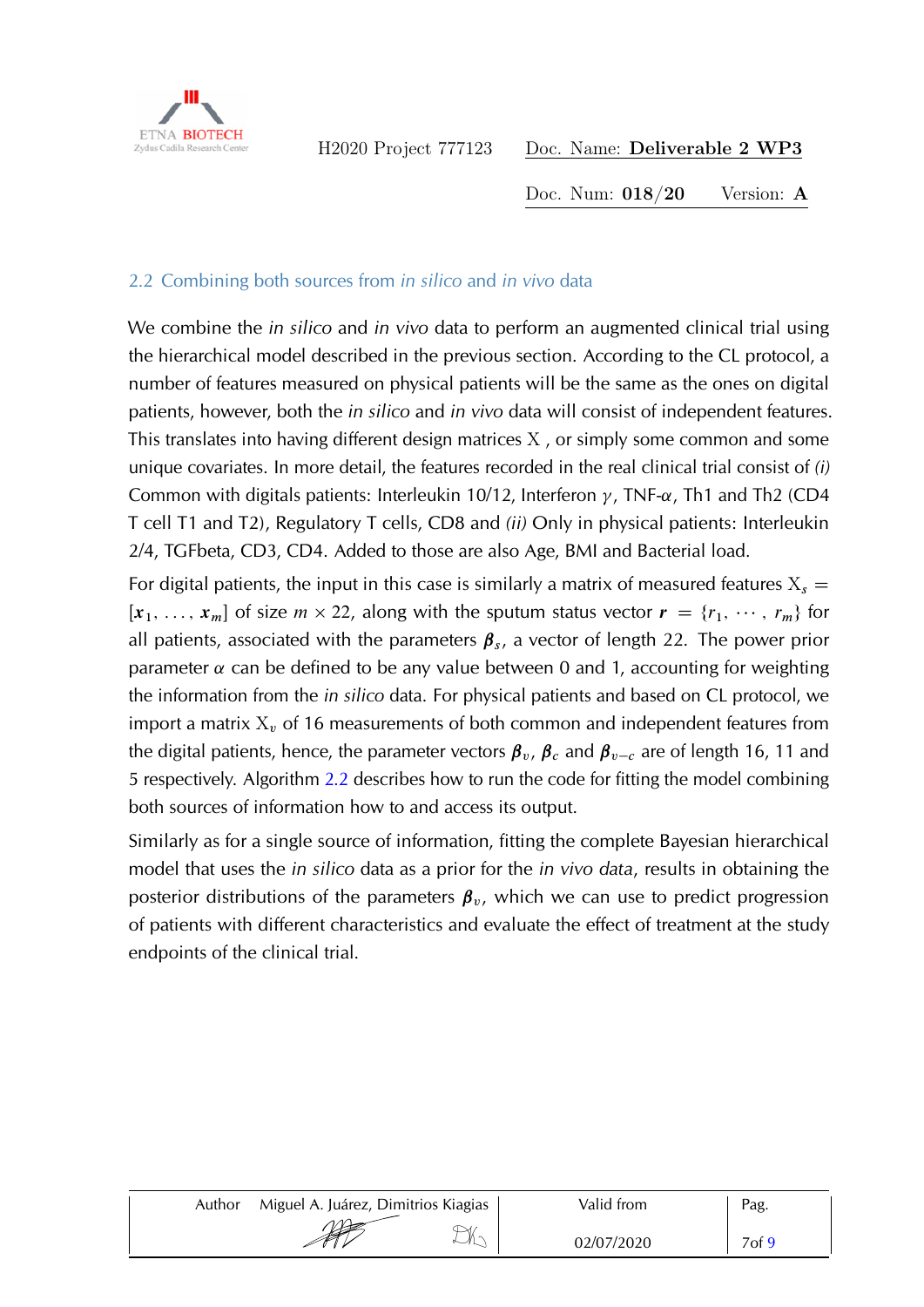

Doc. Num: 018/20 Version: A

#### <span id="page-7-0"></span>**Algorithm 2.2** Combining *in silico* and *in vivo* data

- 1: Steps 1: and 2: from Algorithm [2.1](#page-5-0) are identical, with  $X_s$  and  $y_s$  the design matrix  $(m \times 23)$  of features and vector  $(m \times 1)$  for sputum culture status (binary; 1 or 0) **respectively.** F **in silico** data **b in silico** data
- 2: Define  $X_v$ , the design matrix of size  $m \times 17$ , consisting of a column vector  $(m \times 1)$  of 1's prepended to the matrix  $(m \times 16)$  of features. **⊳** Design matrix - *in vivo* data
- 3: Define  $y_v$ , a vector of size  $m \times 1$ , representing the sputum culture status (1 if patient has sputum count negative, 0 otherwise).  $\Box$  Dependent variable
- 4: Define power prior parameter  $\alpha$  **F** Power prior
- 5: Define prior distributions for  $\mu$  (hyperparameter  $\tau$ ),  $\beta_{v-c}$   $(\eta, I/\omega)$  and  $\omega$   $(a_{\omega}, b_{\omega})$ (Benchmark).  $\triangleright$  Prior distributions
- 6: Define prior distribution for  $\beta_c$  using *in silico* data. Here, this consists of fitting a multivariate Student-t distribution to model the joint marginal posterior  $\pi(\beta_c | X_s)$ .

```
> prior_is <- fit_mvt(output_is$beta[, 12])
```
where *output\_is*\$*beta* are the posterior samples for  $\beta_s$  from *in silico* data using Algorithm [2.1](#page-5-0) (here 12 first columns correspond to  $\beta_c$ ).

7: Create a list consisting of *(i)*  $m_v$ : number of patients from *in vivo* data *(ii)*  $p_v$ ,  $p_c$ ,  $p_{vc}$ : number of parameters from *in vivo* (here 17;  $\mu$  and 16 features from *in vivo* data), common (here 12) and only *in vivo* ones (here 4) respectively *(iii)*  $X_v$ , *(iv)*  $y_v$ , *(v)*  $\alpha$  and *(vi)* prior hyper-parameters  $\tau$ ,  $\eta$ ,  $I$ ,  $a_{\omega}$ ,  $b_{\omega}$  and  $\mu_{sc}$ ,  $\Sigma_{sc}$ ,  $v_{sc}$ , e.g.  $\triangleright$  Algorithm input

> Input <- list( $p_v = 17$ ,  $p_c = 12$ ,  $p_v = 4$ ,  $tau = 2$ ,  $a_{0}$  mega = 2, b\_omega = .6, mu\_sc = prior\_is\$mu, Sigma\_sc = prior\_is\$cov,  $nu\_sc = prior\_is$ \$nu, eta = rep(0, times = 4), I = diag(4),  $m_v = nrow(X_v), y_v = y_v, X_v = X_v, alpha = .65)$ 

8: Fit HMC model combining *in silico* and *in vivo* data using  $\rightarrow$  Fitting algorithm

> fit <- stan(file = "CombSourceLogist.stan", data = Input, iter = 1e4, warmup=1e3, chains = 3, pars =  $c("mu", "beta_v")$ 

## 9: Access output using similar commands as in Algorithm  $2.1 \triangleright$  $2.1 \triangleright$  Output of fitted model

| Author | Miguel A. Juárez, Dimitrios Kiagias | Valid from | Pag.       |
|--------|-------------------------------------|------------|------------|
|        | <b>REPA</b>                         | 02/07/2020 | $8$ of $9$ |